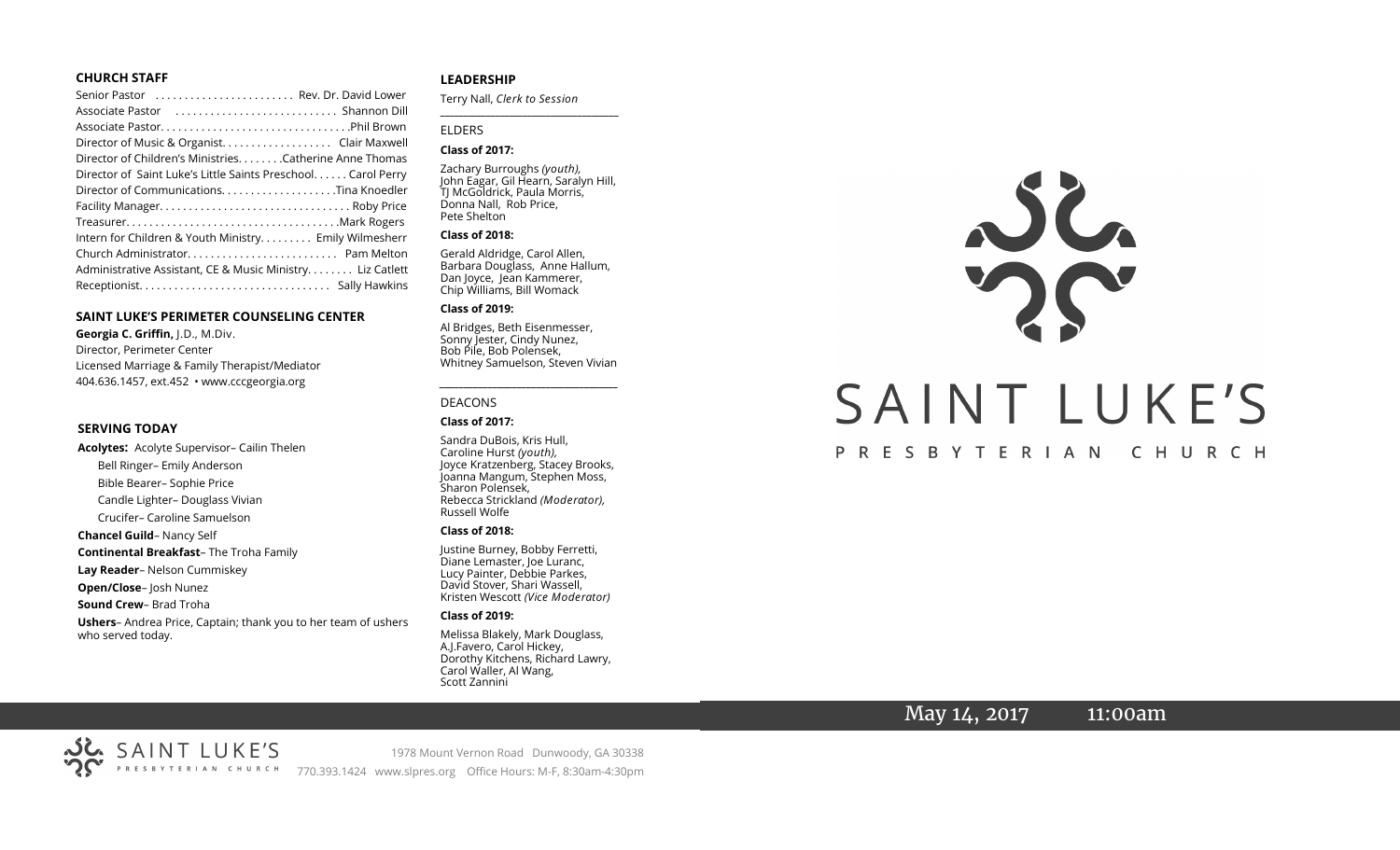

1978 Mount Vernon Road • Dunwoody, Georgia 30338 770.393.1424 • www.slpres.org

#### **May 14, 2017**  Fifth Sunday of Easter

#### **Liturgical Color:** White

*White is used on days we celebrate the redemptive work of Jesus Christ, such as Easter, Christmas and Communion Sundays.*

*Today's flowers are given by John and Anne Hardy to the glory of God and to celebrate the memories of their mothers.*

# **SUNDAY SCHEDULE**

8:30am Chapel Communion Service 9:30am Sunday School 11:00am Sanctuary Worship Service *Nursery available at all services and Sunday School.*

# MISSION

Responding to God's call and empowered by the Holy Spirit, we invite all to join us in knowing, serving, and sharing Jesus Christ here and around the world.

VISION

To be a beacon of faith, hope, and love– every member an active disciple in Christ's ministry.

**WELCOME, GUESTS!**  We are delighted you are worshipping with us.

**DURING** the Welcome, please print the requested information on the Friendship Pad and pass the Friendship Pad down the pew.

**AFTER** the worship service, please join us outside the Sanctuary where our Pastors or a church officer will be available to answer questions and provide you with a loaf of freshly -baked bread.

**FOR MORE** information about our programs, ministries or membership, please contact one of our Pastors at 770.393.1424, or visit our website: slpres.org.

# **THAT ALL MAY WORSHIP**

**ASSISTIVE** A hearing loop is accessible ീ by switching hearing aids to T-coil. Also,  $\frac{1}{\sqrt{1}}$ large print hymnals and back cushions are available. Please contact an usher for further assistance.

**CHILDREN** are a precious part of our church family, and we welcome them in worship. Worship notebooks and activity packets are available on the back ledges of the sanctuary for preschool and elementary ages. Each week, children are invited to walk up for an age-appropriate message during "Tell Us Our Story." After that time, they may remain in worship, go to Faithful Friends (K-2nd) or go to child care (PreK and younger).

**CAMP LITTLE SAINTS**— Saint Luke's Preschool & Kindergarten is offering a fun camp for kids who turned 2 by September 1, 2016 through kids who have completed Kindergarten. 4 days each week, 9 a.m. - 1 p.m. Space is limited. Contact Carol Perry at 770.393.1424 ext. 240.

**GETTING SPACY** // May 30 – June 2 // Blast off for fun as we learn what it takes to be an astronaut! We'll suit up and climb aboard the SLLS Spaceship to explore the planets in our solar system. Along the way we'll make edible moon rocks and Martian Slime!

**TAKE ME OUT TO THE BALLGAME** // June 5 – June 8 // Grab your baseball hat and hit the SLLS ballpark! Our ball players will spend lots of time with balls of all kinds during the week. There will be plenty of ballpark snacks and we'll take home our own personalized trading cards!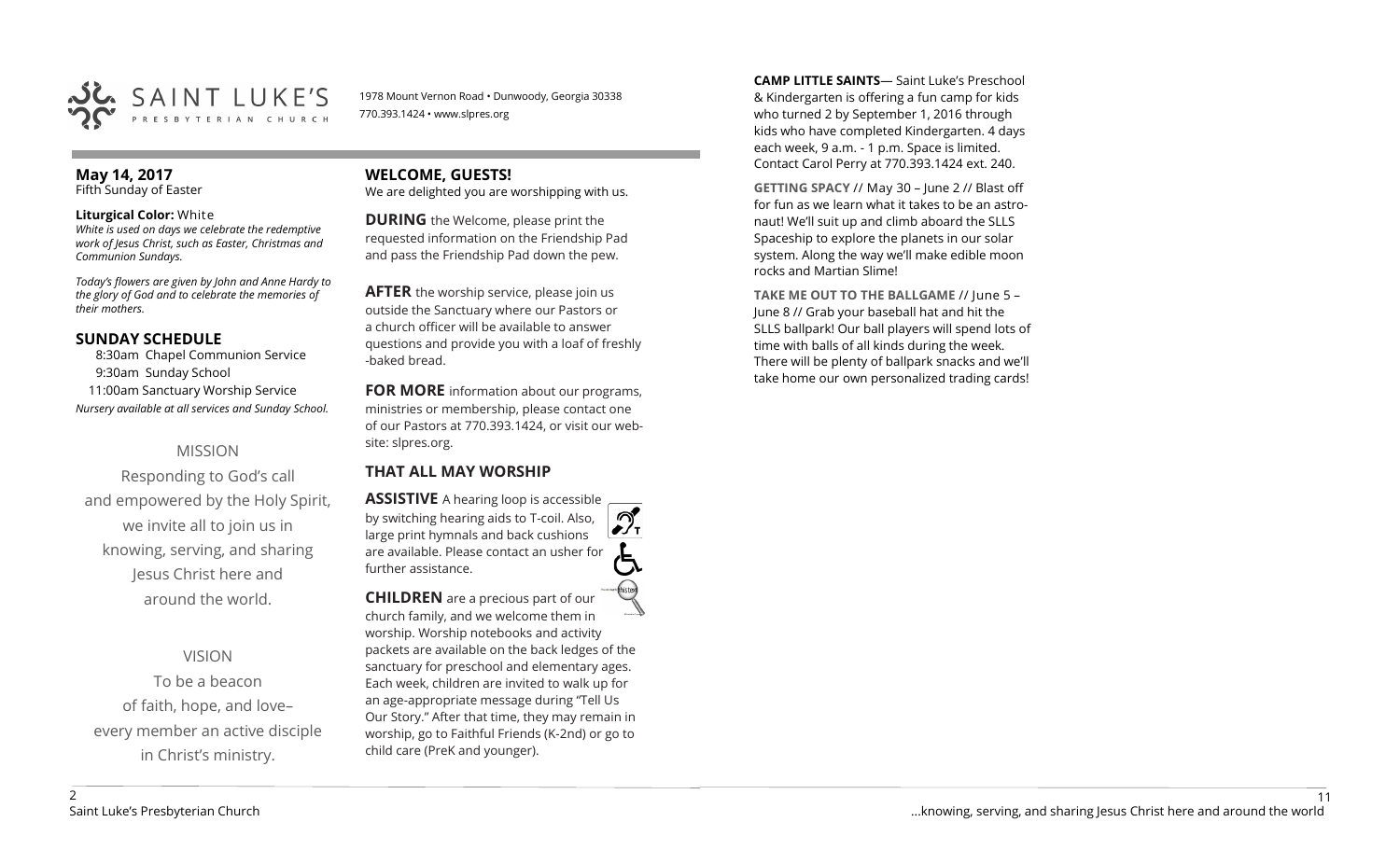# YOUTH MINISTRY

**Phil Brown philbrown@slpres.org / 770.393.1424 ext. 238 Emily Wilmesherr emilywilmesherr@slpres.org/ 770.393.1424 ext. 234**   $\_$  ,  $\_$  ,  $\_$  ,  $\_$  ,  $\_$  ,  $\_$  ,  $\_$  ,  $\_$  ,  $\_$  ,  $\_$  ,  $\_$  ,  $\_$  ,  $\_$  ,  $\_$  ,  $\_$  ,  $\_$  ,  $\_$  ,  $\_$  ,  $\_$  ,  $\_$ 

### **YOUTH SUNDAY SCHOOL**

Youth will meet upstairs in the Youth Room from 9:30-10:30am

### **YOUTH GROUP**

There is not Youth Group this week

# **VACATION BIBLE SCHOOL 2017**

We are looking for five youth volunteers to help with the gathering time for VBS , June 12- 15. This includes skits, music, and energizers. Talk to Phil if you are interested. If you want to help in other areas of VBS, the volunteer sign-up sheet is on the wall in the pre-school area.

### **VBS VOLUNTEER TRAINING**

If you are volunteering with VBS this year, please choose one of the following dates to come to the church for training: May 17, 7-8pm or June 4, 12-1pm.

#### **MARK YOUR CALENDARS**

**May 14:** Sunday School, No Youth Group (Mother's Day)

**May 20:** Mt. Top Tool Training. 9am-12pm behind the Great Hall

**May 21:** Six Flags (sign up and details on SLPC website)

**May 28:** No Sunday School or Youth Group (Memorial Day Weekend)

# MUSIC MINISTRY

**Clair Maxwell clairmaxwell@slpres.org / 770.393.1424 ext. 227** 

#### **CHOIR REHEARSALS ON WEDNESDAYS:**

| 6:30-7:20pm | Festival Ringers, Youth & Adults, Clair Maxwell, Director |
|-------------|-----------------------------------------------------------|
| 7:30-9:00pm | Chancel Choir, Youth & Adults, Clair Maxwell, Director    |

# **SUMMER MUSIC**

We are currently scheduling music for our summer worship services while our choirs take the summer off. If you play an instrument, take music lessons, or can't sing with the choirs during the year, this is your chance to share your gifts with the congregation. Music is needed at the 8:30 and 11am services from June 4 through August 13. All instrumentalists and singers are welcome and appreciated! Contact Clair Maxwell if you would like to participate.

\_\_\_\_\_\_\_\_\_\_\_\_\_\_\_\_\_\_\_\_\_\_\_\_\_\_\_\_\_\_\_\_\_\_\_\_\_\_\_\_\_\_\_\_\_\_\_\_\_\_\_\_\_\_\_\_\_\_\_\_\_\_\_\_\_\_\_\_\_\_\_\_\_\_\_\_\_\_\_\_\_\_\_\_\_\_\_\_\_\_\_\_\_\_\_\_\_\_\_\_



Distinctions drawn by the mind are not necessarily equivalent to distinctions in reality. *- Thomas Aquinas*



# **Gathering Prayer**

**Prelude** Trumpet Tune *D. Murphy* 

**Chiming of the Hour**

# **Welcome and Announcements**

# **Call to Worship\***

Leader: Alleluia, Christ is risen! **People: He is risen, indeed! Alleluia!**  Leader: We give praise to God, the Lord of New Life, **People: for those who hunger for God shall find Him risen, and be fed by the truth!** Leader: All the earth will remember hope's victory, **People: all people will practice hope until the kingdom of heaven is come!** Leader: **Let us worship the risen Lord, our God! Hymn #15\*** All Creatures of Our God and King *LASST UNS ERFREUEN*

# **Call to Confession\***

Leader: The Lord be with you. **People: And also with you.** Leader: Let us pray.

# **Prayer of Confession\***

# **Lord of all creation,**

**in Christ you have made us all sisters and brothers in Christ.**

**There are no more distinctions,**

**and there is no separation that can remove anyone from your love. We confess that our vision is not always so expansive.** 

**We judge others, separate ourselves, and build barriers around us. Forgive us.** 

**Help us tear down the walls around us, and embrace others without distinction. As you have shown in Jesus the Christ...***(Silence is kept for personal confession)* 

Leader: Lord, in Your mercy, **People: Hear our prayer. Amen.**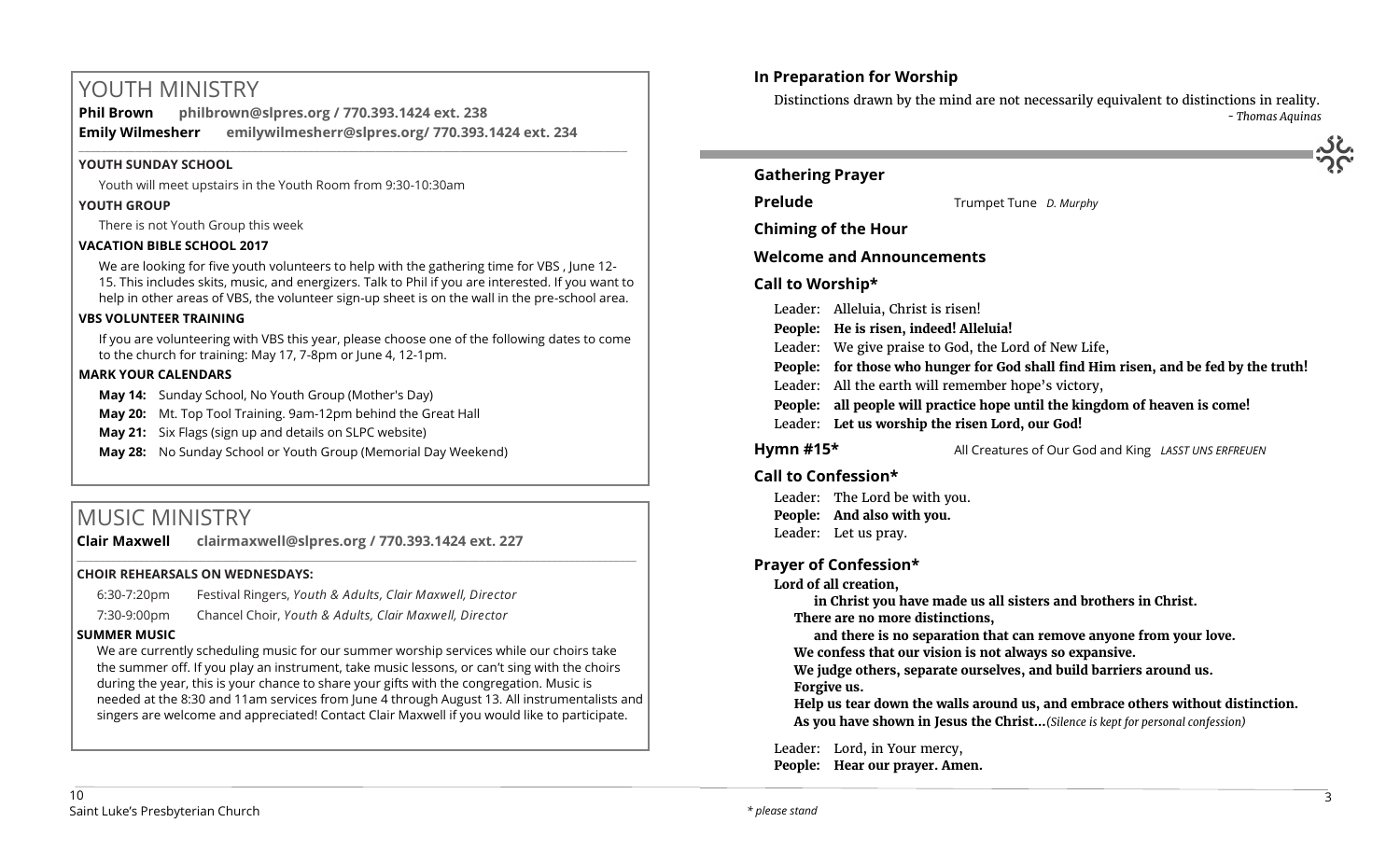# **Assurance of Forgiveness\***

**Song of Praise\* Praise God, from Whom All Blessings Flow** *LASST UNS ERFREUEN* 

**Praise God, from whom all blessings flow. Praise God all creatures high and low. Alleluia, alleluia! Praise God, in Jesus fully known: Creator, Word and Spirit one. Alleluia, alleluia! Alleluia, alleluia, alleluia!** 

# **Passing of the Peace of Christ\***

Leader: May the peace of Christ be with you. **People: And also with you.**

### **Prayer for Illumination Nelson Cummiskey Nelson Cummiskey**

**Scripture Lesson** Acts 15:1-18, *page 126 of the New Testament* 

Leader: The Word of the Lord. **People: Thanks be to God.**

**Tell Us Our Story Acolyte Appreciation** Cailin Thelen, Catherine Anne Thomas

 *Parents may take their children (through PreK) to our nursery, Room 120 in Sheppard Hall. Parents of children in K, 1st or 2nd grade may take them to Faithful Friends in The Harbor, Room 213.*

**Anthem** Shout the Glad Tidings *Paul Lindsley Thomas* Chancel Choir

Shout the glad tidings, exultingly sing, Jerusalem triumphs, Messiah is King!

Zion, the marvelous story be telling, the Son of the Highest, how lowly his birth! The brightest archangel in glory excelling, he stoops to redeem thee, he reigns upon earth.

Shout the glad tidings, exultingly sing, Jerusalem triumphs, Messiah is King!

Tell how he cometh; from nation to nation the heart cheering news let the earth echo round; how free to the faithful he offers salvation, his people with joy everlasting are crowned.

Shout the glad tidings, exultingly sing, Jerusalem triumphs, Messiah is King!

Mortals, your homage be gratefully bringing, and sweet let the gladsome hosannas arise; ye angels, the full alleluias be singing; one chorus resound through the earth and the skies.

Shout the glad tidings, exultingly sing, Jerusalem triumphs, Messiah is King! *William Augustus Muhlenberg*

# S P L A S H ! CHILDREN'S MINISTRIES

**Catherine Anne Thomas cathomas@slpres.org / 770.393.1424 ext. 228** 

#### **VBS VOLUNTEER TRAINING NEWS**

Fun Factory "employees" are encouraged to attend ONE of these two training sessions:

**\_\_\_\_\_\_\_\_\_\_\_\_\_\_\_\_\_\_\_\_\_\_\_\_\_\_\_\_\_\_\_\_\_\_\_\_\_\_\_\_\_\_\_\_\_\_\_\_\_\_\_\_\_\_\_\_\_\_\_\_\_\_\_\_\_\_\_\_\_\_\_\_\_\_\_\_\_\_\_\_\_\_\_\_\_\_\_\_\_\_\_\_\_\_\_\_\_\_\_\_\_\_\_\_\_\_\_** 

- ~ Wednesday, May 17 from 7-8pm, Room 231/233, dessert and drinks provided or
- ~ Sunday, June 4 from 12-1pm, Room 231/233, light lunch and drinks provided

*Please RSVP to Liz Catlett for which session you are attending. Childcare is available by reservation only for the June 4 session. We'll provide a spot for your child if you contact [lizcatlett@slpres.org.](mailto:lizcatlett@slpres.org)  Please pack a lunch pail for your small factory workers!*

#### **BUT WAIT, SOME GEARS ARE MISSING!**

We have a four large gears and many more small ones that are still missing from our VBS Fun Factory! Our biggest needs are two adults for Preschool Bible Adventures (to present the daily Bible story and activity to individual preschool classes in the Book Hive) and two adults for Preschool Kid Vid Cinema (the daily video clip and discussion with individual preschool classes in the chapel). We also have many other age level leaders' spots still open for both adults and youth helpers. Finally, if you can only help out a day or two, we need some adult "floaters" to fill in where needed most. If there's any way you can swing some shifts in our Fun Factory from June 12 - June 15 (that's Monday through Thursday mornings), please sign up on the board in the main lobby OR email [cathomas@slpres.org.](mailto:cathomas@slpres.orgThanks) Thanks for helping us get the Fun Factory up and running!

#### **CHILDREN'S WELCOME WAGON**

Needed: friendly adult volunteers to serve as a Children's Welcome Wagon greeter in Sheppard Hall on Sunday mornings! Hours: Sunday mornings (that you select) from 10:45am to 12:15pm. Please email [cathomas@slpres.org](mailto:cathomas@slpres.org) if you can help.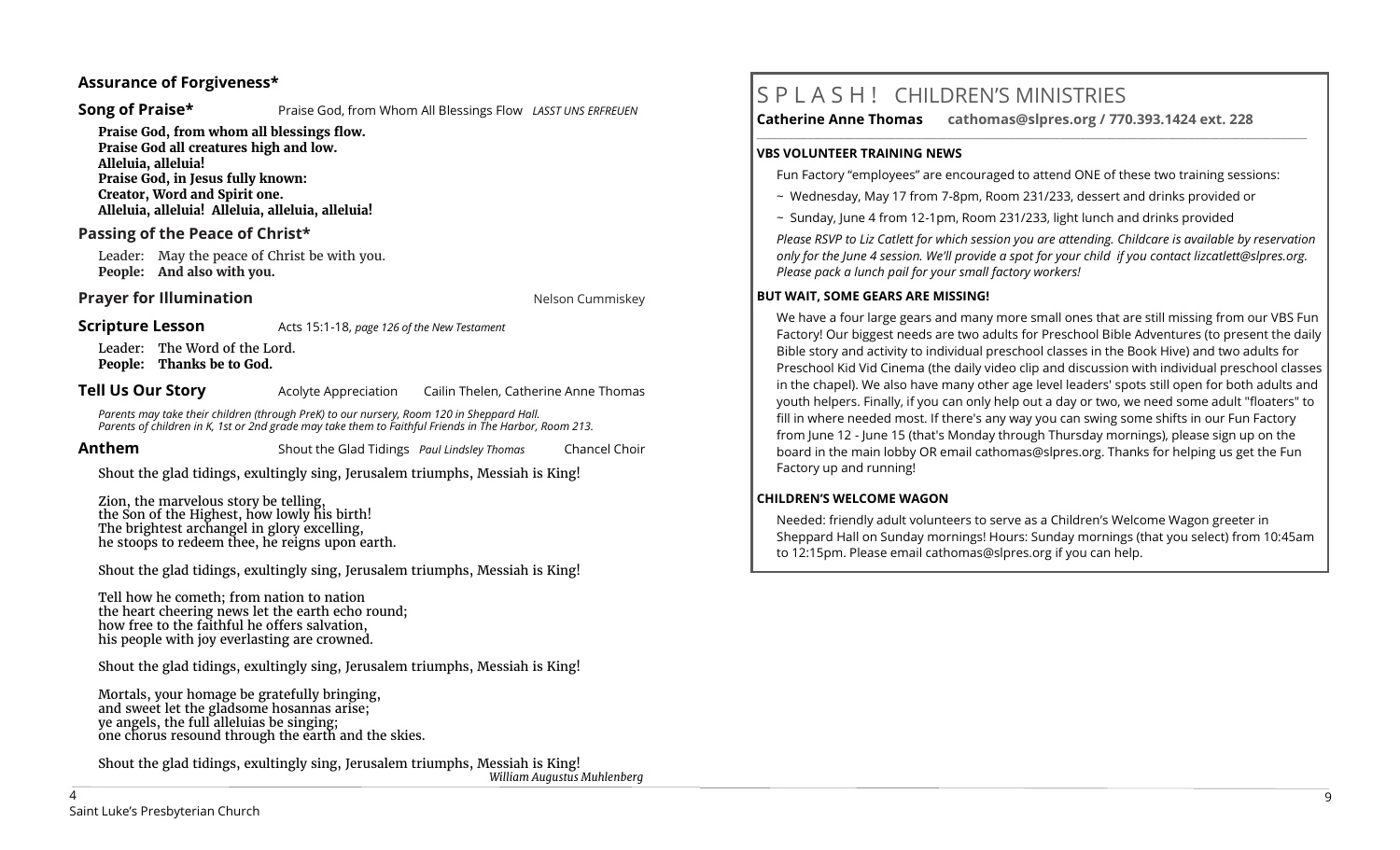# **OLDER, WISER, LOVING SENIORS (OWLS) END OF YEAR GATHERING**

Tuesday, May 23 at 11:30am Please join us for our last meeting of the spring season. We will also recognize Melba Gay as she retires her role as leader of this fantastic group. Please sign up on the sign-up sheet in the lobby by Sunday, May 21 so we can give the restaurant an accurate head count for seating purposes.

Hope to see you there!

Olive Garden of Dunwoody 4749 Ashford Dunwoody Road Dunwoody, GA 30338 678-441-0270

# ADULT MINISTRY

**Shannon Dill shannondill@slpres.org / 770.393.1424 ext. 229** 

# **ADULT SUNDAY SCHOOL**

Classes meet between the worship services, 9:30-10:30am. Descriptions of current groups are available on our website (slpres.org) or http://bit.ly/AdultSundaySchool. Please join us!

 $\_$  ,  $\_$  ,  $\_$  ,  $\_$  ,  $\_$  ,  $\_$  ,  $\_$  ,  $\_$  ,  $\_$  ,  $\_$  ,  $\_$  ,  $\_$  ,  $\_$  ,  $\_$  ,  $\_$  ,  $\_$  ,  $\_$  ,  $\_$  ,  $\_$  ,  $\_$ 

#### **FRIDAY MORNING MEN'S BIBLE STUDY**

Fellowship and Bible study every Friday from 6:40-8am in the Parlor with Dan Joyce.

#### **DISCIPLE SERIES**

The final study in the Series, *Christian Believer,* focuses on essential doctrines of the Christian faith and makes connections between the doctrine and daily living. Classes are Tuesdays, 7-9pm.

# **BIBLE STUDY: "WAYFARERS"**

Come join David, Shannon or Phil as this week's preacher leads a study of the scripture for the upcoming Sunday's worship. Meet on Wednesdays at 10am in the church library.

**Sermon** Expanding the Kingdom Emily Wilmesherr **Hymn #301\*** Let Us Build A House (All Are Welcome) *TWO OAKS* **Affirmation of Faith\*** Apostles' Creed **I believe in God, the Father Almighty, Maker of heaven and earth, and in Jesus Christ, His only Son, our Lord; who was conceived by the Holy Ghost, born of the Virgin Mary, suffered under Pontius Pilate; was crucified, dead, and buried; He descended into hell; the third day He rose again from the dead; He ascended into heaven, and sitteth on the right hand of God the Father Almighty; from thence He shall come to judge the quick and the dead. I believe in the Holy Ghost; the holy catholic Church; the communion of saints; the forgiveness of sins; the resurrection of the body; and the life everlasting. Amen. Prayers of the People The Lord's Prayer Our Father, who art in heaven, hallowed be thy Name, thy kingdom come, thy will be done, on earth as it is in heaven. Give us this day our daily bread; and forgive us our debts, as we forgive our debtors; and lead us not into temptation, but deliver us from evil. For thine is the kingdom, and the power, and the glory, forever. Amen.**